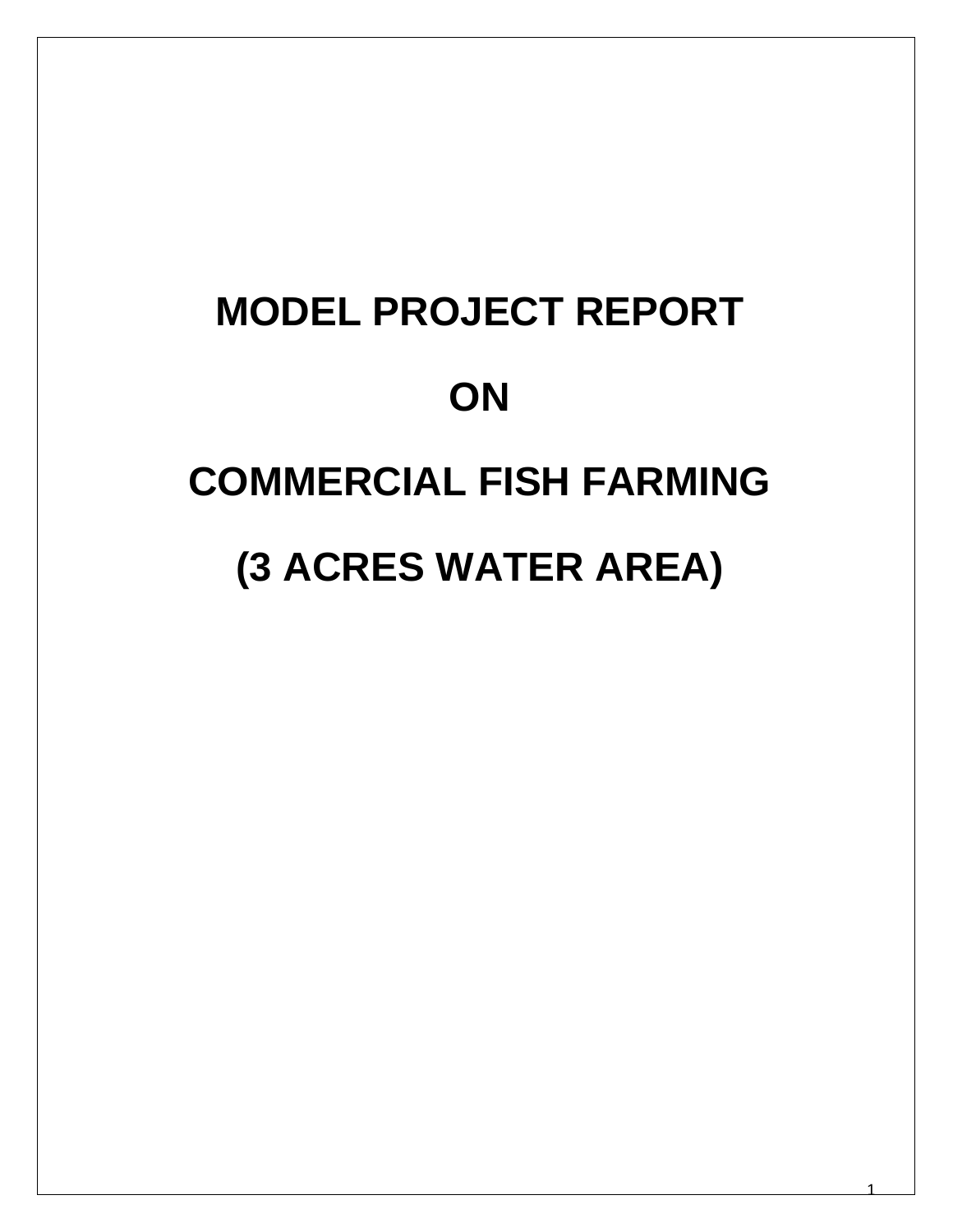## **PISCICULTURE**

 Since time immemorial, Fish as Protein is an essential ingredient of human food. It is also particularly essential for growing children both for their physical and mental growth. Protein deficiency leads to several diseases in human beings particularly children. Fish is a rich source of Zinc, which reduces stunting in children and fights diarrhea, Iron, which is essential for brain development in children and increases maternal and childhood survival rates. Calcium in fish is essential for development of strong bones and teeth in growing children. Fish also is a rich source of Vitamin-A which is essential for prevention of blindness, helps fight infections and promotes healthy growth. Fish as a nutritious diet also prevents under nutrition, stunted growth and increased risk of diseases, prevents hidden hunger and micronutrient deficiencies in children. Fish is the cheapest and most easily digestible animal protein and was obtained from natural sources from time immemorial for consumption by human beings. Fish grows naturally in rivers and ponds but can also be produced under artificial conditions. However, due to over exploitation and pollution, the availability of fish in natural waters have declined considerably forcing scientists to adopt various methods to increase its production. Fish farming in controlled or under artificial conditions has become the easier way of increasing the fish production and its availability for consumption. Small entrepreneurs/farmers can easily take up fish culture in village ponds, tanks or any new water body and can improve their financial position substantially. It also creates gainful employment for skilled and unskilled youth.

 The area under tanks and ponds available for warm fresh water aquaculture in Odisha is estimated to be 2.41 million ha. This shows the tremendous scope for fish culture in the country. Only 15 % of the potential area of tanks and ponds available is developed so far, showing immense possibilities for fish culture. Bargarh district also has a tremendous potential for development of fisheries activities including expansion of water area and commercial fish production due to its conducive climate and water availability.

 Composite Pisciculture is adopted for getting maximum fish production from a pond or a tank through utilization of available food organisms supplemented by artificial feeding. Normally, the major species selected for composite fish culture are Catla, Rohu, Mrigal, other exotic varieties including minor carps and freshwater prawn.

A model economics for fish farming with 3 Acre water area is given below. This is indicative and applicable input and output costs and the parameters observed at the field level may be incorporated. An entrepreneur willing to establish a fish farm may refer this project report and customize the same asper the local condition, since the Techno-Economic parameters may differ on a case by case basis.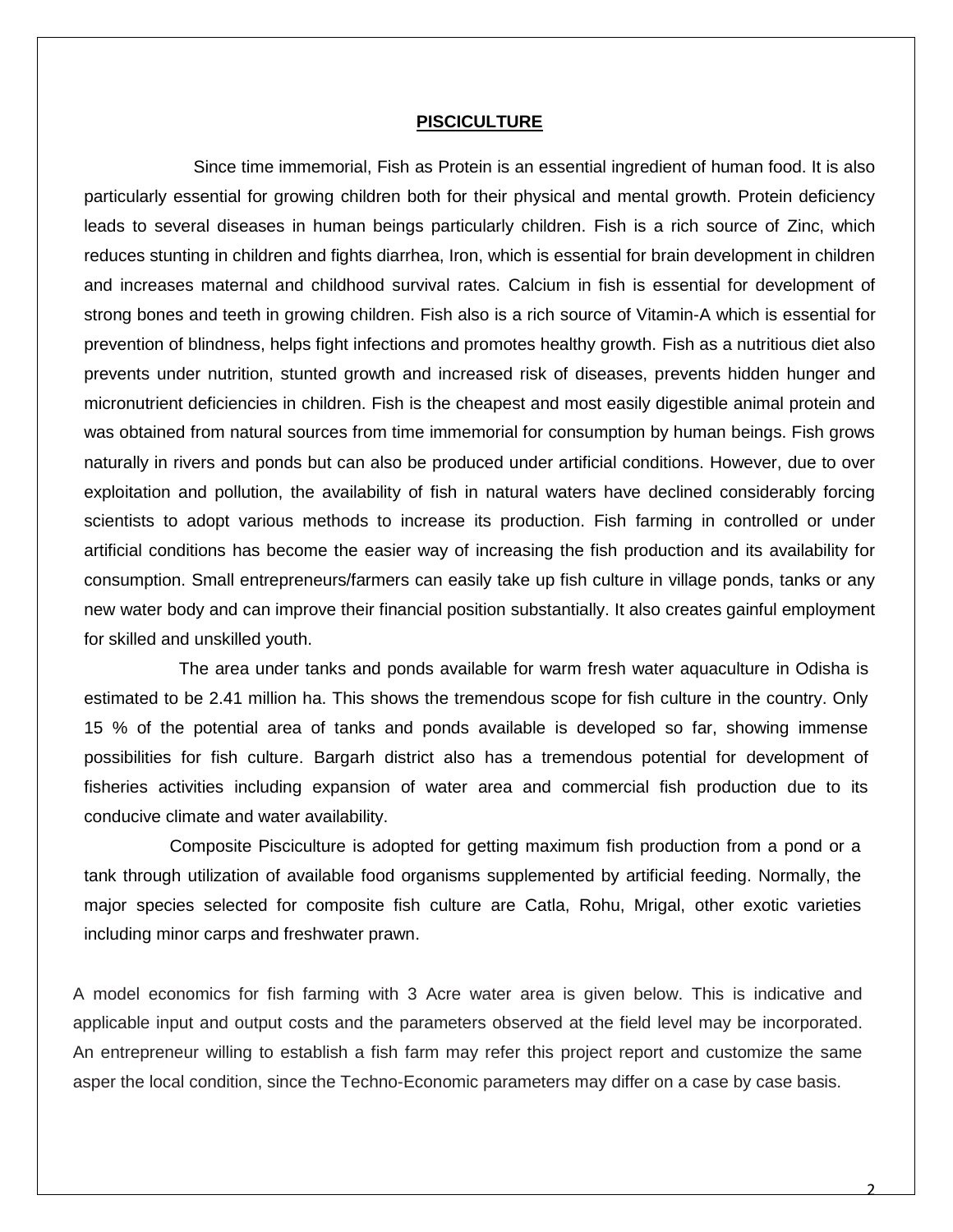| <b>TECHNO-ECONOMIC NORMS</b> |                                                     |               |                |  |  |  |  |
|------------------------------|-----------------------------------------------------|---------------|----------------|--|--|--|--|
| SI. No.                      | <b>Parameters</b>                                   | <b>UoM</b>    | <b>Value</b>   |  |  |  |  |
| 1                            | <b>CAPITAL INVESTMENT</b>                           |               |                |  |  |  |  |
| $\mathbf{I}$                 | Land                                                | Acre          | 3              |  |  |  |  |
| a                            | Cost of fencing / acre                              | Rs.           | 30000          |  |  |  |  |
| $\boldsymbol{I}$             | <b>Civil Construction</b>                           |               |                |  |  |  |  |
| a                            | Cost of office cum store room construction / sq.ft. | Rs.           | 250            |  |  |  |  |
| b                            | Office-cum-store room                               | Sq.ft.        | 200            |  |  |  |  |
| III                          | <b>Water Supply system</b>                          |               |                |  |  |  |  |
| a                            | <b>Borewell / Tubewell</b>                          | Rs.           | 90000          |  |  |  |  |
| b                            | Pump 3 HP                                           | Rs.           | 15000          |  |  |  |  |
| C                            | Tank                                                | Rs.           | 240000         |  |  |  |  |
| IV                           | <b>Electrification</b>                              |               |                |  |  |  |  |
| a                            | Cost of electrification (as % of civil cost)        | %             | 10             |  |  |  |  |
| V                            | <b>Equipments</b>                                   |               |                |  |  |  |  |
| a                            | Fishing Nets in LS                                  | Rs.           | 20000          |  |  |  |  |
| b                            | Inlet & Outlets in LS                               | Rs.           | 20000          |  |  |  |  |
| $\mathbf 2$                  | <b>Water Area</b>                                   | Acre          | 3              |  |  |  |  |
| 3                            | Culture period                                      | <b>Months</b> | 11             |  |  |  |  |
| 4                            | Depth of the Tank (Mts)                             | meter         | 1.5            |  |  |  |  |
| $\overline{\mathbf{5}}$      | Length of the Tank (Mts)                            | meter         | 80             |  |  |  |  |
| $6\phantom{1}6$              | Breadth of the tank proposed (Mts)                  | meter         | 50             |  |  |  |  |
| $\overline{7}$               | <b>Total Cubic meter / Acre</b>                     | cum           | 6000           |  |  |  |  |
| 8                            | Cost of Excavating of Pond / Cum                    | Rs.           | 40             |  |  |  |  |
| $\boldsymbol{9}$             | <b>Fertilizers</b>                                  |               |                |  |  |  |  |
| j.                           | Lime                                                | <b>Kgs</b>    | 400            |  |  |  |  |
| ΪÏ                           | Single super phosphate                              | <b>Kgs</b>    | 120            |  |  |  |  |
| iii                          | Urea                                                | Kgs           | 100            |  |  |  |  |
| iv                           | Litter/ Raw Cow Dung (RCD)                          | <b>MT</b>     | $\overline{4}$ |  |  |  |  |
| v                            | Cost of Lime/ Kg                                    | Rs.           | 5              |  |  |  |  |
| vi                           | Cost of Single super phosphate/kg                   | Rs.           | 10             |  |  |  |  |
| vii                          | Cost of Urea/ kg                                    | Rs.           | 10             |  |  |  |  |
| viii                         | Cost of Litter/ Raw Cow dungs (RCD)/ton             | Rs.           | 1000           |  |  |  |  |
| 10                           | <b>Seed</b>                                         |               |                |  |  |  |  |
| i.                           | Fingerlings (80 mm above)                           | nos           | 2200           |  |  |  |  |
| Ϊİ                           | Hatchery FW prawn seed                              | nos           | 2000           |  |  |  |  |
| Ϊii                          | Minor / exotic carp intercropping                   | nos           | 1000           |  |  |  |  |
| iv                           | Cost of Fingerlings (80 mm above)                   | <b>Rs</b>     | 5              |  |  |  |  |
| $\mathbf v$                  | Cost of Hatchery FW prawn seed                      | <b>Rs</b>     | $\overline{2}$ |  |  |  |  |
| vi                           | Cost of Minor / exotic carp intercropping           | <b>Rs</b>     | $\overline{2}$ |  |  |  |  |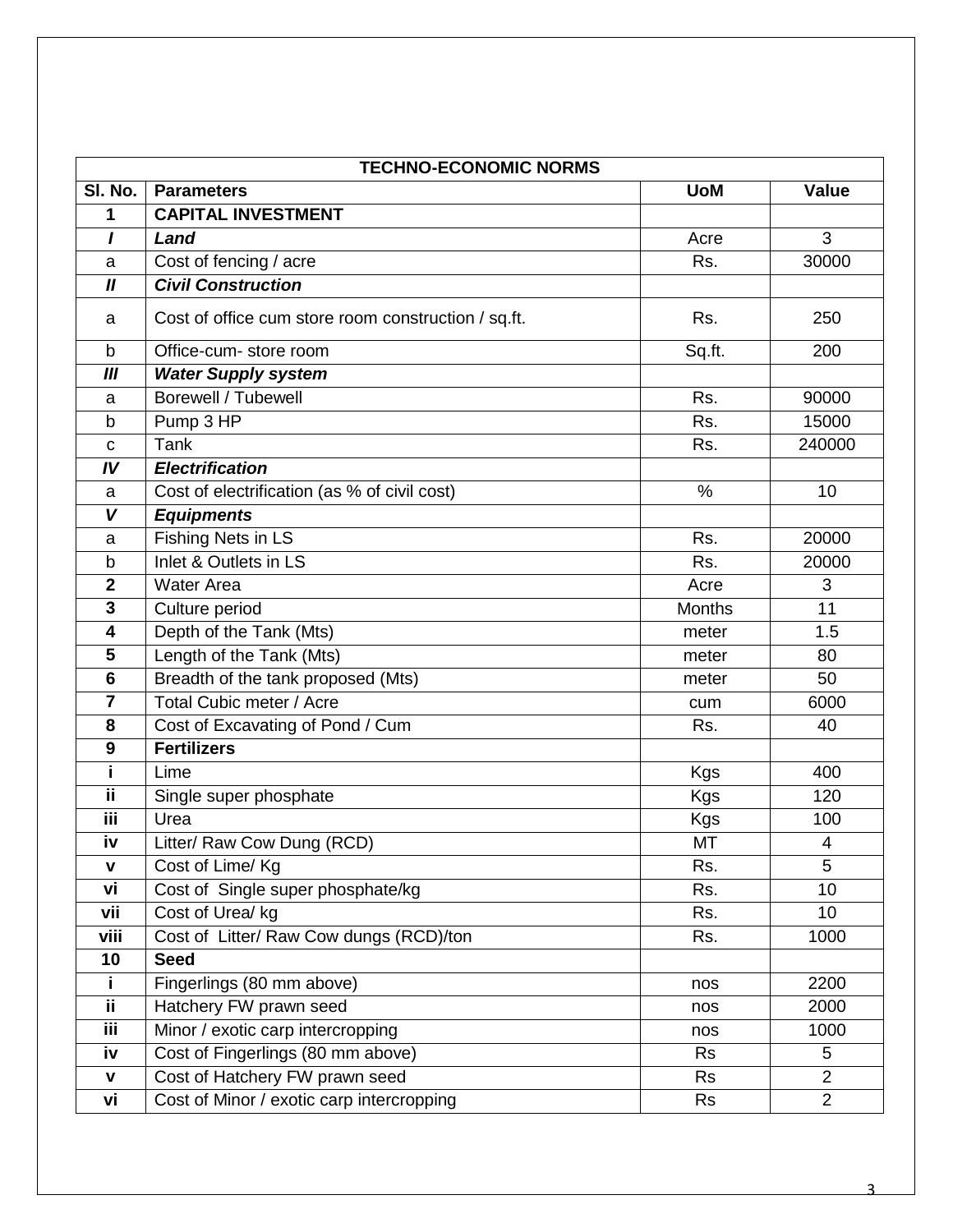| 11  | <b>Feed</b>                          |             |       |
|-----|--------------------------------------|-------------|-------|
|     | Pellet feed                          | kgs         | 3000  |
| ii  | Prawn feed                           | kgs         | 225   |
| iii | Cost of pellet feed                  | <b>Rs</b>   | 22    |
| iv  | Cost of prawn feed                   | <b>Rs</b>   | 30    |
| 12  | <b>Miscellaneous</b>                 |             |       |
|     | Medicines & Chemicals/Acre           | LS          | 4000  |
| ii  | Harvesting expenses/Acre             | LS          | 4000  |
| iii | Miscellaneous expenses/Acre          | LS          | 3000  |
| 13  | Cost of horticulture crop plantation | LS          | 30000 |
| 14  | Annual Yield of Fish                 | Kg/ Acre    | 2000  |
| 15  | Annual yield of Minor / exotic carps | (Kg/ Acre)  | 400   |
| 16  | Annual yield of FW prawn             | (Kg/ Acre)  | 100   |
| 17  | Sale price of fish                   | Rs./Kg.     | 110   |
| 18  | Sale price of Minor / Exotic carps   | Rs./Kg.     | 120   |
| 19  | Sale price of FW prawn               | Rs./Kg.     | 200   |
| 20  |                                      | Rs. In Lump |       |
|     | Sale of Horticulture Crop            | Sum         | 50000 |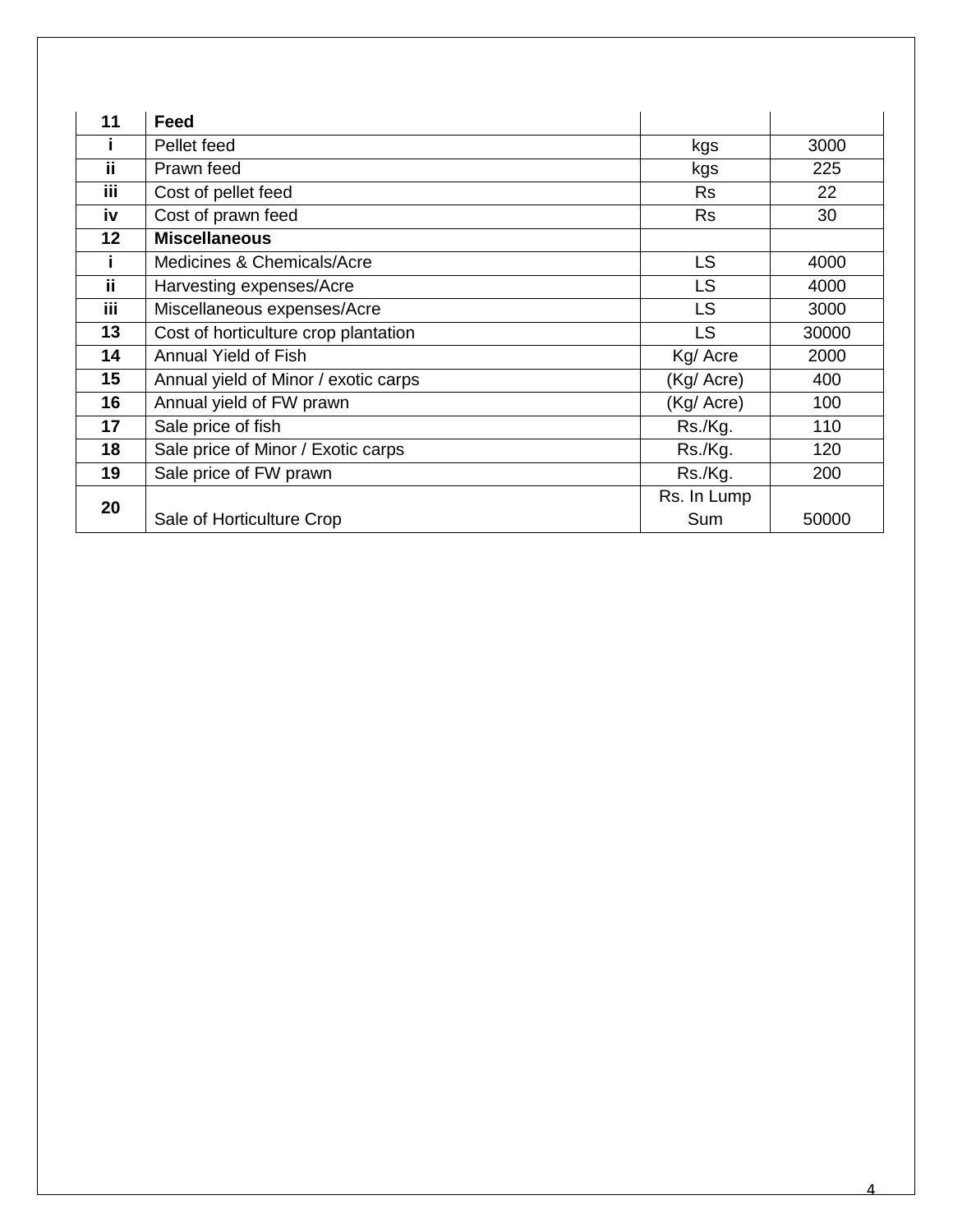| <b>PROJECT COST</b> |                                    |      |                        |              |                  |                   |  |  |
|---------------------|------------------------------------|------|------------------------|--------------|------------------|-------------------|--|--|
| A                   | <b>CAPITAL INVESTMENT</b>          |      |                        |              |                  |                   |  |  |
|                     | <b>Particulars</b>                 |      | <b>Specifications</b>  | <b>Units</b> | <b>Unit Cost</b> | <b>Total cost</b> |  |  |
|                     |                                    |      |                        |              | <b>Rs</b>        | <b>Rs</b>         |  |  |
| 1                   | Land                               | 3    | Acre                   |              | Available        |                   |  |  |
| b                   | Fencing                            | 3    | Acre                   |              | 30000            | 90,000            |  |  |
|                     |                                    |      |                        |              | <b>Sub Total</b> | 90,000            |  |  |
| $\mathbf{2}$        | <b>Civil Construction</b>          |      |                        |              |                  |                   |  |  |
| b                   | Office-cum-Store Room              | 200  | sq. ft                 |              | 250              | 50,000            |  |  |
|                     |                                    |      |                        |              | <b>Sub Total</b> | 50,000            |  |  |
| 3                   | <b>Water Supply system</b>         |      |                        |              |                  |                   |  |  |
| a                   | Borewell / Tubewell                |      | <b>LS</b>              | 1            | 90000            | 90,000            |  |  |
| b                   | Pump & Pipe line                   |      | LS                     | 1            | 15000            | 15,000            |  |  |
| C                   | Pond excavation                    | 6000 | cum                    | 3            | 40               | 720,000           |  |  |
|                     |                                    |      |                        |              | <b>Sub Total</b> | 825,000           |  |  |
| 4                   | <b>Electrification</b>             |      |                        |              |                  |                   |  |  |
| a                   | Installation & Fitting             | 10%  | of civil cost          |              |                  | 5,000             |  |  |
|                     |                                    |      |                        |              | <b>Sub Total</b> | 5,000             |  |  |
| 5                   | <b>Equipments</b>                  |      |                        |              |                  |                   |  |  |
| b                   | <b>Fishing Nets</b>                |      | <b>LS</b>              |              | 20000            | 20,000            |  |  |
| C                   | <b>Inlet &amp; Outlets</b>         |      | LS                     |              | 20000            | 20,000            |  |  |
|                     |                                    |      |                        |              | <b>Sub Total</b> | 40,000            |  |  |
|                     | <b>Total Capital Cost</b>          |      |                        |              |                  | 1,010,000         |  |  |
| B                   | <b>RECURRING EXPENDITURE</b>       |      |                        |              |                  |                   |  |  |
| a                   | Fertiliser cost                    |      |                        |              |                  | 24,600            |  |  |
| b                   | Seed cost                          |      |                        |              |                  | 51,000            |  |  |
| C                   | Feed cost                          |      |                        |              |                  | 218,250           |  |  |
| d                   | Misc. cost                         |      |                        |              |                  | 33,000            |  |  |
| $\mathsf C$         | Cost of plantation of horticulture |      |                        |              |                  | 30,000            |  |  |
|                     | crop                               |      |                        |              |                  |                   |  |  |
|                     | <b>Total Recurring Expenditure</b> |      |                        |              |                  | 356,850           |  |  |
| D                   | <b>TOTAL PROJECT COST</b>          |      |                        |              |                  | 1,366,850         |  |  |
| E                   | <b>MARGIN MONEY</b>                | 25%  | <b>Of Project Cost</b> |              |                  | 341,712           |  |  |
| $\overline{F}$      | <b>BANK FINANCE</b>                | 75%  | <b>Of Project Cost</b> |              |                  | 1,025,138         |  |  |